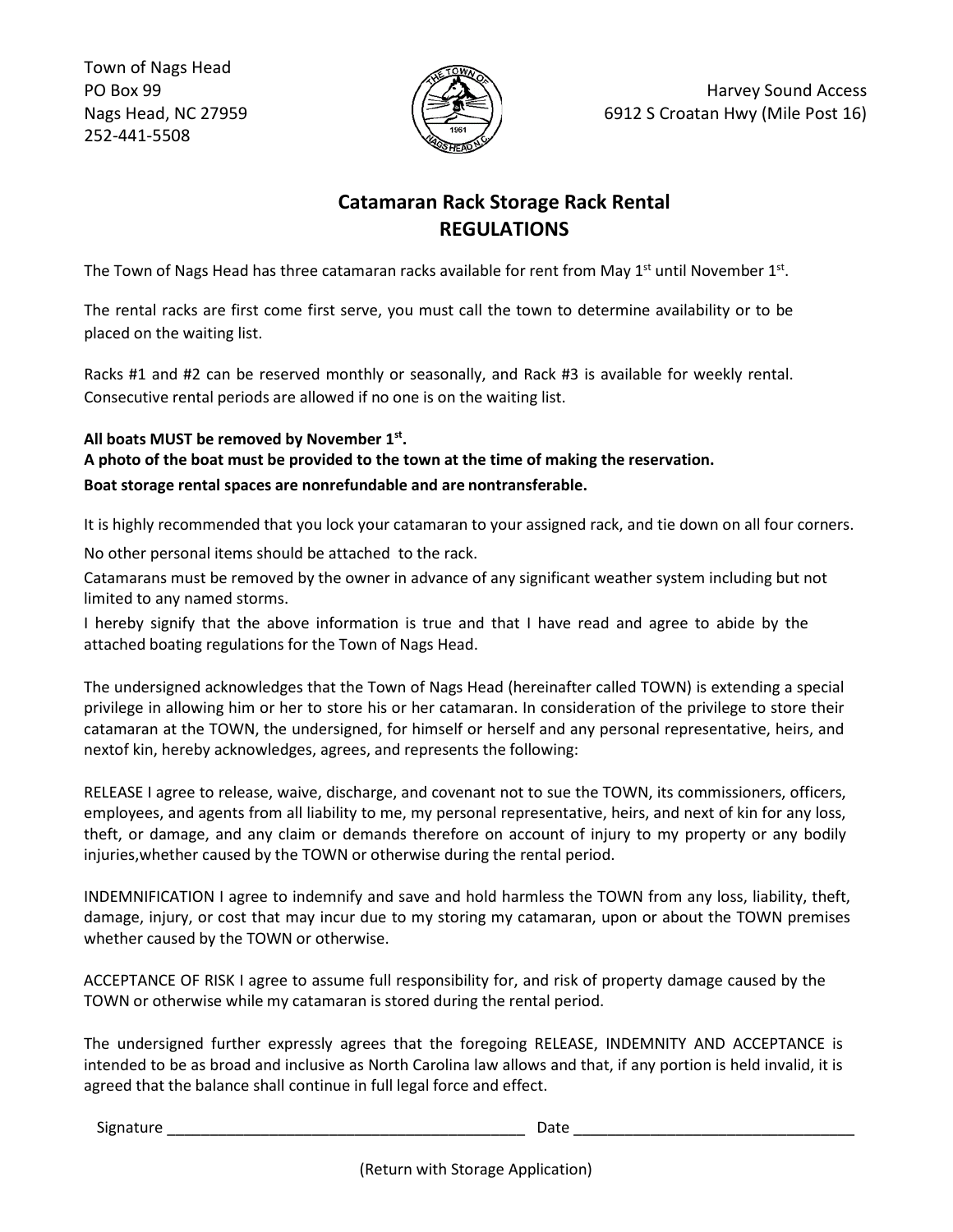## **Town of Nags Head Catamaran Rack Application**

Please complete and return the entire form to Town of Nags Head, Attention Catamaran Rack Rental, PO Box99, Nags Head, NC 27959 or [michelle.gray@nagsheadnc.gov.](mailto:michelle.gray@nagsheadnc.gov)

Incomplete forms will be returned and will delay your application.

| Name                                                                                                                                                          |                         | Phone # |                                       | <b>E-Mail Address</b> |        |  |
|---------------------------------------------------------------------------------------------------------------------------------------------------------------|-------------------------|---------|---------------------------------------|-----------------------|--------|--|
| Mailing Address                                                                                                                                               |                         |         |                                       |                       |        |  |
| Catamaran Serial #                                                                                                                                            |                         |         | Requested Time Frame for Rack Rental: |                       |        |  |
| Make                                                                                                                                                          | Model                   | Color   |                                       | Size                  | Fee \$ |  |
| Enclosed is my fee:                                                                                                                                           |                         |         |                                       |                       |        |  |
| □ \$25 for Town of Nags Head Resident (Season) - Nags Head Physical Address ________________________                                                          |                         |         |                                       |                       |        |  |
| $\Box$ \$45 for non- resident (Season)                                                                                                                        |                         |         |                                       |                       |        |  |
| □ \$10/\$5 permonth/week                                                                                                                                      |                         |         |                                       |                       |        |  |
| □ Check #_______________payable to TOWN OF NAGS HEAD                                                                                                          |                         |         |                                       |                       |        |  |
| □ Visa □Master Card □Discover                                                                                                                                 |                         |         |                                       |                       |        |  |
|                                                                                                                                                               |                         |         |                                       |                       |        |  |
| Expiration Date ___________________________________CVV2 Code ___________________                                                                              |                         |         |                                       |                       |        |  |
| I hereby signify that the above information is true and that I have read and agree to abide by the attached.<br>boatingregulations for the Town of Nags Head. |                         |         |                                       |                       |        |  |
| Signature<br>Date                                                                                                                                             |                         |         |                                       |                       |        |  |
| Town Use Only:                                                                                                                                                |                         |         |                                       |                       |        |  |
| Boat Rack # (1, 2 or 3)                                                                                                                                       |                         |         | Serial #                              |                       |        |  |
| Photo of Boat received                                                                                                                                        | $\Box$ Yes<br><b>No</b> |         |                                       |                       |        |  |